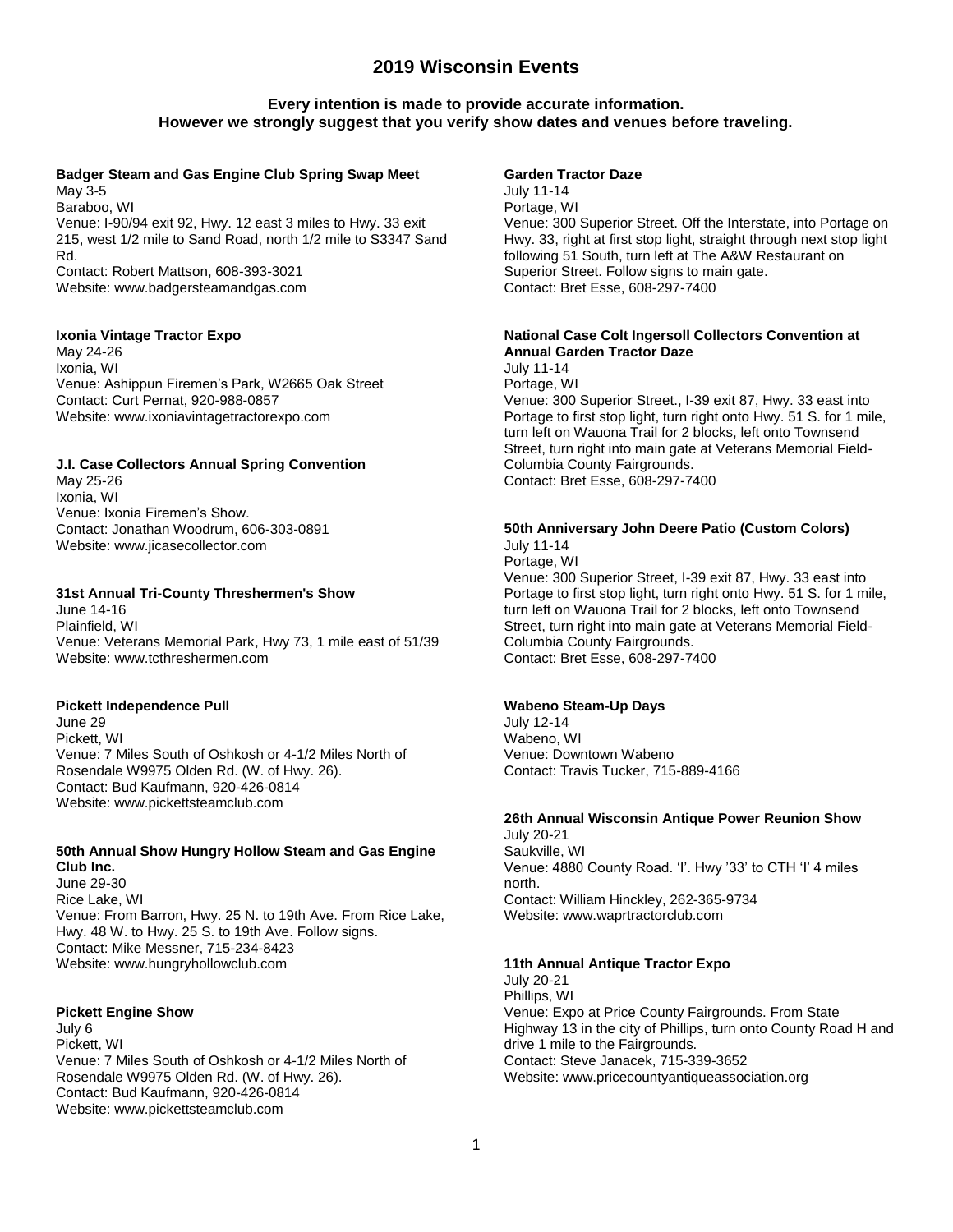## **52nd Annual Union Threshermen's Club Thresheree and National Antique Tractor Pull**

July 26-28 Symco, WI Venue: 3-1/2 miles north of Manawa on Hwy. 22 to Symco. Contact: Gary Knuth or Jerrod Werth, 920-757-6995 or 920- 596-1803 Website: www.symcoutc.com

## **Antique Tractor and Art/Craft Show**

July 27-28 Ellison Bay, WI Venue: Hwy. 42 on the south side of town. Contact: Dave Westen, 630-981-7844 Website: www.libertygrovehistorical.org

## **Sherry Tired Iron Tractor Show**

July 27 Sherry, WI Venue: Anderton Park, 2-1/2 miles south on County Rd. F off St. Hwy. 10 (Blenker exit), between Marshfield and Stevens Point. Contact: Fritz Miller, 715-572-8296

## **51st Annual Dodge County Antique Power Show**

August 2-4 Burnett Corners, WI Venue: 1/2 mile south of Burnett on St. Hwy. 26, 1/2 mile west on Co. Rd. B. Contact: Bill Frank, 815-219-0537 Website: www.dcapc.org

## **48th Annual Show Coulee Antique Engine Club**

August 2-4 Westby, WI Venue: 2 miles north on Hwy. 27, or 4 miles south of Cashton on Hwy. 27 Contact: John Wangen, 608-606-0103 Website: www.couleeantiqueengineclub.com

## **3rd Annual Golat Implement Days, Tractor and Implement Show**

August 3-4 Ladysmith, WI Venue: W7910 County Hwy P, 3 miles south of Ladysmith on Hwy. 27 to County Hwy P, east 1 mile. Show grounds on the north side. Contact: Chet and Deb Golat, 715-532-6623

## **56th Annual Chippewa Valley Antique Engine and Model Club Pioneer Days**

August 9-11 Eau Claire, WI Venue: S9464 Porterville Road., corner of Hwy. 37 and 85. Contact: Dan Goulet, 715-723-9524 Website: www.pioneer-days.org

## **67th Annual Wisconsin Steam Engine Show**

August 10-11 Chilton, WI Venue: Calumet County Fairgrounds. Contact: Paul Reckelberg, 920-845-2908 Website: www.wisteam-engine.com

### **Rudolph Old Tractor Club Show**

August 10 Rudolph, WI Venue: Community park, 8 miles north of Wisconsin Rapids on Hwy. 13/34. Contact: David Repinski, 715-423-8403

# **Valmy Thresheree**

August 16-18 Sturgeon Bay, WI Venue: 5005 N. Country View Road., 6 miles north on Hwy. 42 to Whitefish Bay Road, east 2 miles to Country View Road. Contact: Ralph Bochek, 920-559-0466 Website: www.valmythresheree.org

### **10th Annual Eau Claire Big Rig Truck Show**

August 16-18 Chippewa Falls, WI Venue: Northern Wisconsin State Fairgrounds, 225 Edward Street. Contact: Terry Biddle, 715-832-6666 Website: www.eauclairebigrigtruckshow.com

# **56th Annual Badger Steam and Gas Engine Club Show**

August 16-18 Baraboo, WI Venue: I-90/94 exit 92, Hwy. 12 east 3 miles to Hwy. 33 exit 215, west 1/2 mile to Sand Road, north 1/2 mile to S3347 Sand Rd. Contact: Tyler Roudebush or Peter Holzmand, 608-843-2652 or 608-635-7772 Website: www.badgersteamandgas.com

### **35th Annual Moon Lake Threshermen's Threshing Bee & Minneapolis Moline Summer Convention**

August 17-18 Turtle Lake, WI Venue: George Sollman's, 862 2/38 Street, Five miles south of Turtle lake, WI on Hwy. K. Contact: Tim Sollman, 715-948-2533; 715-781-5566 Website: moonlakeshow.org

#### **46th Annual North Central Wisconsin Antique Steam and Gas Engine Club Show**

August 23-25 Edgar, WI Venue: 22 3755 Steam Hill Drive Contact: Greg Szemborski, 715-302-2311 Website: www.edgarsteamshow.com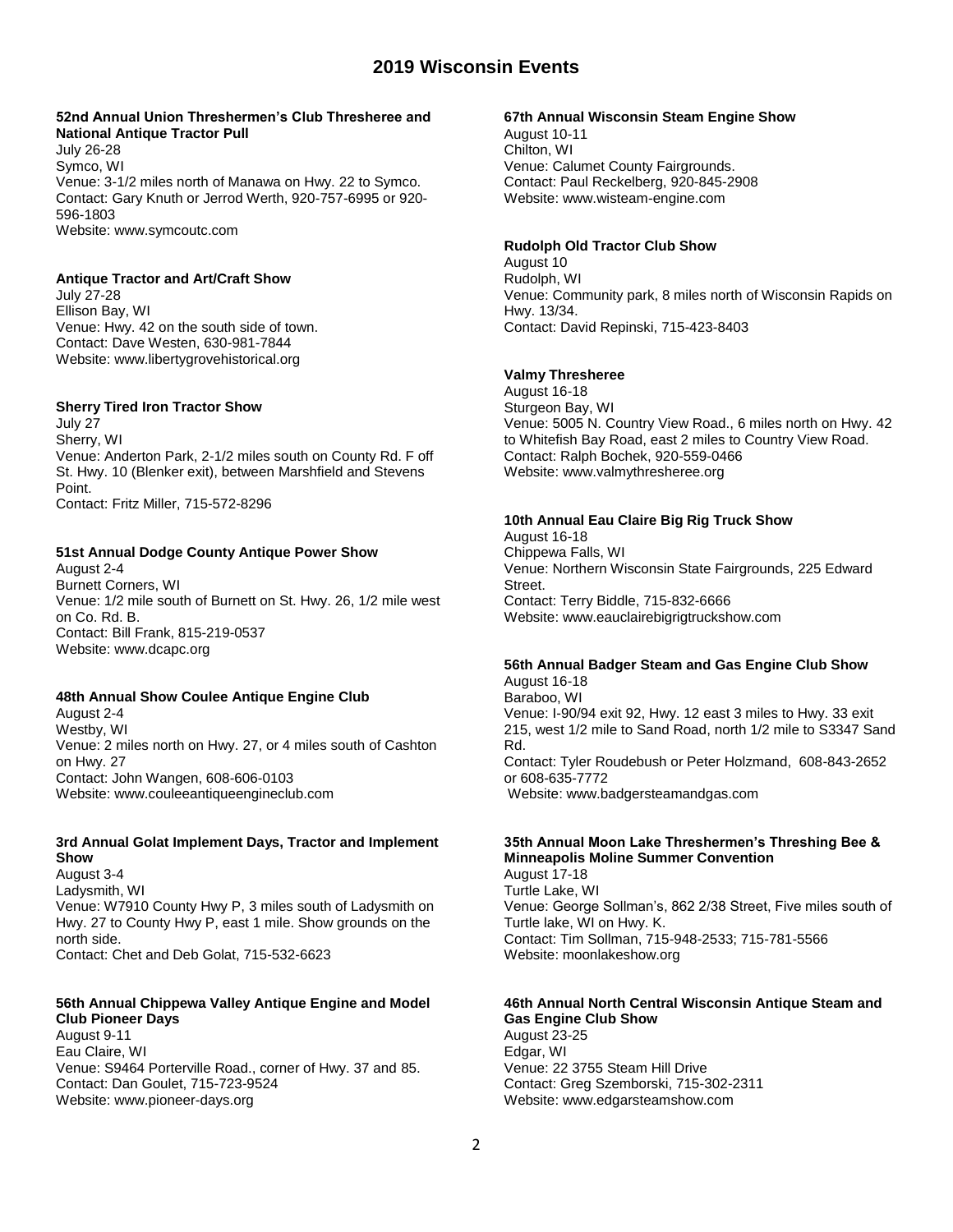## **61st Annual Sussex Engine Show**

August 24-25 Sussex, WI Venue: Hwy. VV (Main Street). Contact: George Becker, 262-250-7223 (day), 262-252-3187 (night)

## **63rd Reunion of the Rock River Thresheree**

August 30-September 2 Edgerton, WI Venue: 51E Cox Road. From Edgerton, Hwy. 51 south to Hwy. M. From Janesville, Hwy. 51 north to Hwy. M. From Milton, Hwy. M west. Contact: Bill Werfal, 608-868-2814 Website: www.thresheree.com

#### **Fountain City Old Time Farm Fest**

August 31-September 1 Fountain City, WI Venue: 4 miles east on Hwy. 95. Contact: Jerry Dekan, 608-323-7401 Website: www.farmfestlions.com

## **Pickett Truck and Tractor Pull**

September 6 Pickett, WI Venue: 7 Miles South of Oshkosh or 4-1/2 Miles North of Rosendale N9975 Olden Rd. (W. of Hwy. 26). Contact: Bud Kaufmann, 920-426-0814 Website: www.pickettsteamclub.com

### **33rd Annual Pickett Steam and Gas Engine Show**

September 7-8 Pickett, WI Venue: 7 Miles South of Oshkosh or 4-1/2 Miles North of Rosendale N9975 Olden Rd. (W. of Hwy. 26). Contact: Bud Kaufmann, 920-426-0814 Website: www.pickettsteamclub.com

## **21st Annual Mid-Lakes Thresheree & Tractor Show**

September 7-8 Manitowoc, WI Venue: Pinecrest Historical Village. From I-43: exit 152 to Waldo Blvd., west 3 miles. From Fox Valley: Hwy. 10 east to Cty. Road S in Whitelaw, south on S to Cty. Road JJ, turn left and go 2 miles. Contact: Steve Kress, 920-946-0706 Website: www.mid-lakesrusticiron.org

### **Friends of Beckman Mill Heritage Day**

September 8 Beloit, WI Venue: 5 miles west of Beloit on St. Road 81, 1 mile south of Co. Road H. Contact: Kevin Johnson, 608-295-1194 Website: www.beckmanmill.org

# **Early Farm Days**

September 8 Kewaskum, WI Venue: 1202 Parkview Drive, just off Hwy. 28, by the bridge. Contact: Bill Vrana, 262-689-7919

## **28th Annual Fall Harvest Days**

September 13-15 Union Grove, WI Venue: Racine County Fairgrounds, 19805 Durand Avenue Contact: Bill Schwartz, 262-331-4246 Website: www.fallharvestdays.com

# **Gathering of the Orange 2019**

September 13-15 Union Grove, WI Contact: 715-268-4632 Website: www.fallharvestdays.com

## **31st Annual R.S. Vintage Steel Steam and Gas Engine Show**

September 14-15 Calumetville, WI Venue: Intersection of Hwy. 151 and County Road HHH. Contact: Dennis and Shirley Lefeber, 920-795-4531,920-960- 6157

#### **21st Annual Richfield Historical Society Thresheree & Harvest Festival**

September 21-22 Richfield, WI Venue: 1896 Hwy. 164, 1/2 mile north of Hwy. 167 (Holy Hill Road). Contact: Herb Lofy, 262-297-1546 Website: www.richfieldhistoricalsociety.org

## **26th Annual Agricultural Heritage Days**

September 21-22 Luxemburg, WI Venue: Kewaunee County Fairgrounds. Contact: Dale Swoboda, 920-323-3323 Website: www.agriculturalheritage.org

#### **Northern Aged Iron Tractor & Threshing Show**

September 21-22 Highbridge, WI Venue: 38565 State Hwy. 13. Contact: Diana Rea, 715-746-2710

#### **8th Annual Glacier Ridge Antique Tractor**

September 21-22 Shantytown, WI Venue: 201282 County Road J Rosholt. Contact: Robert Ostrowski or Jim Hilger, 715-572-1548 or 715- 341-1308